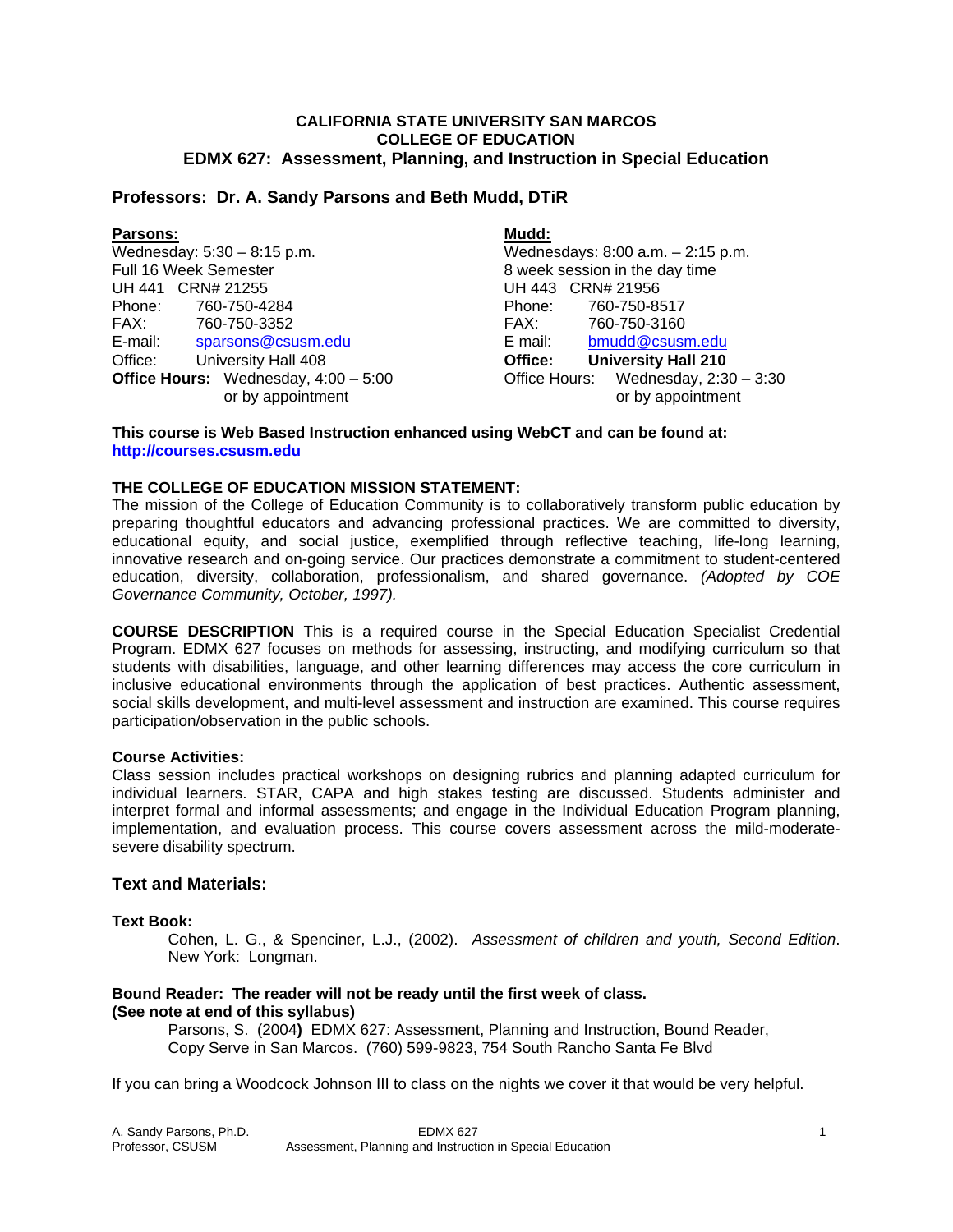Selected handouts given in class, instrument manuals and protocols, other as assigned.

# **On line access/work for WebCT based instruction portion of the course is required**.

http://courses.csusm.edu

# **Authorization to Teach English Learners**

This credential program has been specifically designed to prepare teachers for the diversity of languages often encountered in California public school classrooms. The authorization to teach English learners is met through the infusion of content and experiences within the credential program, as well as additional coursework. Students successfully completing this program receive a credential with authorization to teach English learners.

*(Approved by CCTC in SB 2042 Program Standards, August 02)*

# **Teacher Performance Expectation (TPE) Competencies**

The course objectives, assignments, and assessments have been aligned with the CTC standards for the Special Education Credential. This course is designed to help teachers seeking a California teaching credential to develop the skills, knowledge, and attitudes necessary to assist schools and district in implementing effective programs for all students. The successful candidate will be able to merge theory and practice in order to realize a comprehensive and extensive educational program for all students. You will be required to formally address the following TPEs in this course: (these will be handed out in class.

#### **College of Education Attendance Policy**

Due to the dynamic and interactive nature of courses in the College of Education, all students are expected to attend all classes and participate actively. At a minimum, students must attend more than 80% of class time, or s/he may not receive a passing grade for the course at the discretion of the instructor. Individual instructors may adopt more stringent attendance requirements. Should the student have extenuating circumstances, s/he should contact the instructor as soon as possible. *(Adopted by the COE Governance Community, December, 1997).* Students arriving late, leaving early or returning late from break shall receive participation point deductions.

#### **Students with Disabilities Requiring Reasonable Accommodations**

Students must be approved for services by providing appropriate and recent documentation to the Office of Disable Student Services (DSS). This office is located in Craven Hall 5205, and can be contacted by phone at (760) 750-4905, or TTY (760) 750-4909. Students authorized by DSS to receive reasonable accommodations should meet with their instructor during office hours or, in order to ensure confidentiality, in a more private setting.

#### **Activities and instructional methods for realizing objectives:**

| class discussions | group work        | lectures     | readings in texts & handouts |
|-------------------|-------------------|--------------|------------------------------|
| guest speakers    | WebCT course work | study quides | case studies/field work      |
| demonstrations    | observations      | videos       | written reflections          |
|                   |                   |              |                              |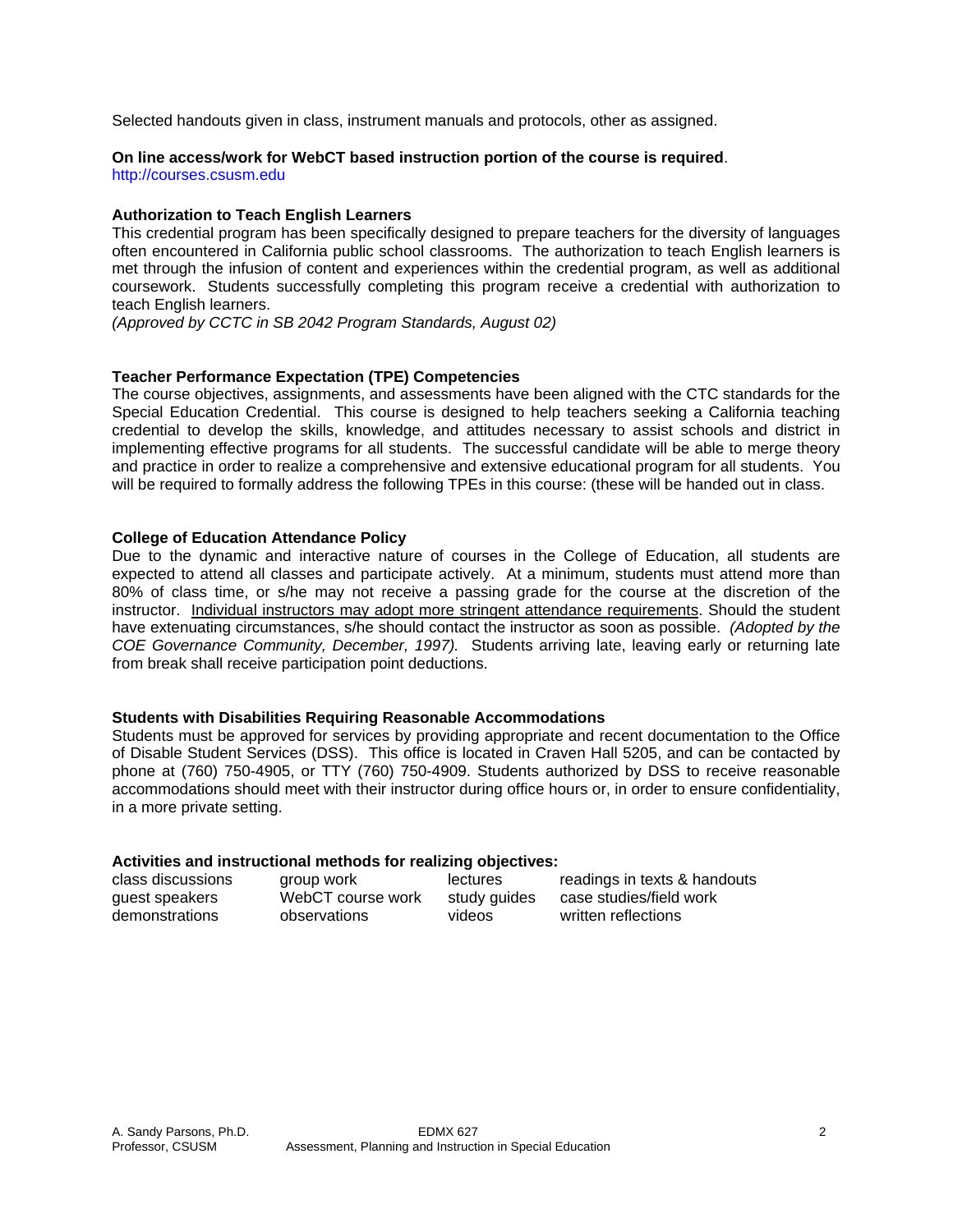# **Evaluation of attainment of these knowledge bases and skills:**

Attendance & punctuality professionalism participation in class

eco development maps and collaborative activities study quide responses assessment outcomes role play performance enthusiasm for the work case study work instrument faire and forms M/S field work/reflection

# **COURSE OBJECTIVES:**

# **1.0 Observation Skills**

- 1.1 Direct observations in informal situations
- 1.2 Using checklists and various observation formats to record observational data
- 1.3 Observation for one day in a setting serving learners with moderate/severe (M/S) disabilities with a field report requirement.

#### **2.0 Record Keeping**

- 2.1 Maintaining a checklist/timelines for the assessment process
- 2.2 Employing competency checklists
- 2.3 Keeping anecdotal records
- 2.4 Utilizing IEP and ITP forms
- 2.5 Utilizing referral and planning for assessment forms
- 2.6 Recording and submitting observation notes according to format provided for the M/S field observation.

# **3.0 Assessment Techniques**

- 3.1 Evaluating various commercially available assessment instruments.
- 3.2 Administering, scoring and interpreting commonly used formal measures (standardized, norm-referenced)
- 3.3 Using informal assessment methods (e.g., criterion-referenced, curriculum-based)
- 3.4 Assessing student work in the classroom (setting criteria, mastery learning, records, work sampling)
- 3.5 Using assessments for specific populations
- 3.6 Using supplementary norm tables
- 3.7 Using authentic assessment approaches (performance-based, rubrics, portfolios)

# **4.0 Nondiscriminatory Testing**

- 4.1 Structuring the assessment environment
- 4.2 Scheduling assessment sessions
- 4.3 Evaluating and selecting assessment instruments
- 4.4 Selecting and preparing assessment materials
- 4.5 Ensuring parental participation in reporting of student performance

# **5.0 Writing Case Reports**

- 5.1 Gathering and reporting background information
- 5.2 Using a structured format for reporting
- 5.3 Reporting interactions with the child
- 5.4 Reporting the child's approach to tasks and learning styles
- 5.5 Using clinical judgment in interpreting results
- 5.6 Summarizing overall finding regarding a child
- 5.7 Making recommendations for interventions

# **6.0 Generating IEPs**

- 6.1 Summarizing current levels of functioning
- 6.2 Identifying long-range goals and short-term objectives
- 6.3 Completing sections of an IEP and ITP
- 6.4 Adapting the IEP as a parallel curriculum for students under IDEA
- 6.5 Ensuring parent participation and observation of rights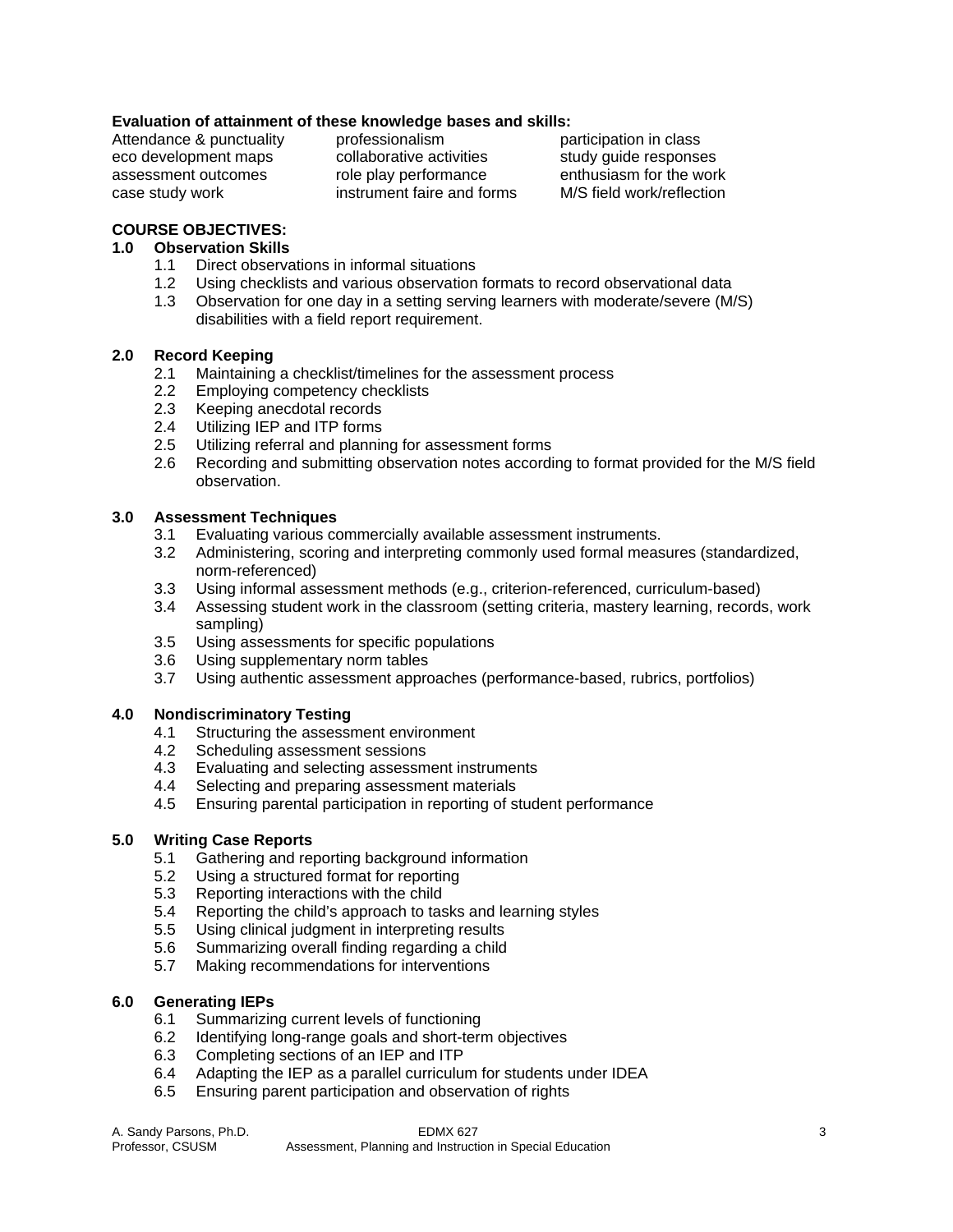# **7.0 Best Educational Practice into Teaching**

- 7.1 Demonstrating knowledge of general education curriculum, & California Frameworks
- 7.2 Refining a personal philosophy of education
- 7.3 Empowering students as instructors, advocates, and decision makers
- 7.4 Using formal and informal cooperative group learning structures
- 7.5 Using thematic approaches in instruction
- 7.6 Incorporating authentic assessment into lessons
- 7.7 Adapting lessons for individual learners using differentiated & sheltered instruction

# **8.0 Collaborative Interdisciplinary Teaming and Creative Problem Solving**

- 8.1 Demonstrating the effective use of collaborative teaming principles to
	- a) develop lessons, IEPs and ITPs, assessment plans and reports; curriculum, classroom management plans;
	- b) problem solve curricular, instructional, and emotional or behavioral mismatches for students, and
	- c) guide other instructional and special education related decision making
- 8.2 Facilitating a planning meeting for a student eligible for special education or being considered for specialized support services
- 8.3 Differentiating the roles of various interdisciplinary team members and soliciting and utilizing diverse expertise of team members
- 8.4 Applying various approaches to problem solving and conflict resolution

# **PROFESSIONAL AND ADMINISTRATIVE REQUIREMENTS**

- 1. Attend all class sessions. Please call the instructor when you are unable to attend class or if you must be late. It is the policy of the CSUSM College of Education that any student who misses 20% or more of class time, field experiences, or class sessions may not receive a passing grade for the course. If you miss two class sessions or are late (or leave early) more than three sessions, you cannot receive a grade of "A". If you miss three class sessions, your highest possible grade is a "C+". Should you have extenuating circumstances, contact the instructor as soon as possible.
- 2. Use "Person-first" language (e.g., "Student with Down Syndrome" rather than "Down Syndrome student;" "Johnny who happens to have Down Syndrome" rather than "My Down Syndrome student") must be used throughout all written and oral assignments and discussions.
- 3. Word-process all written documents. **Keep a copy of all of your work**. Proof of completion of all assignments is the responsibility of the student. Keep these records until you have received your grade. Also, you will want these copies for your records and for potential future use as professional portfolio entries.
- 4. Complete and hand in all assignments on the due dates for full credit. If you have extraordinary circumstances that impact completion of your assignments, please inform the instructor(s). Any time that you have questions or concerns, please contact the instructor(s) immediately.
- 5. Participate in class discussions and group activities and demonstrate positive interpersonal skills with classmates and guests. Participation points are assigned on the basis of participation, collegiality, collaborative effort, and professionalism in interactions with fellow students and the instructors and guest lecturers. **Professional behavior is required at all times including respect for the instructor and all other classmates in class, in the field, and in all postings to the WebCT discussion board and within the course mails**.
- 6. **Responsibility for obtaining handouts is that of the student**. If you are to miss class, be sure to select a class "buddy" to ensure that you receive handouts and information when you must miss class. You may wish to have the following: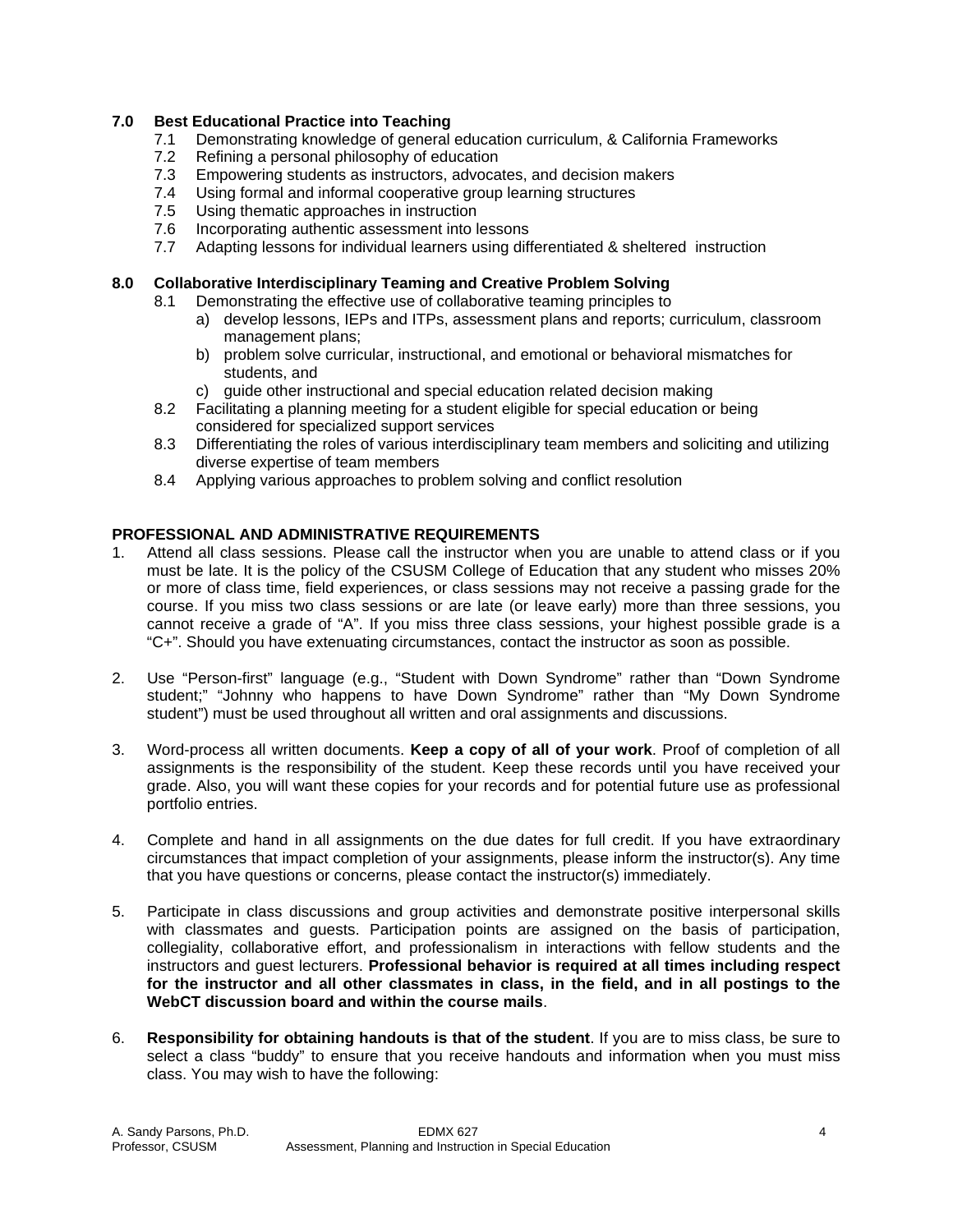# **7. Buddy:** Telephone, e-mail address, Fax number. **Obtaining missed handouts is the responsibility of the student, get a buddy!**

- **8.** If you lose your handouts, you must copy one from a classmate, the copy budget of the COE is extremely limited. TAKE ONLY ONE HANDOUT, the exact number is run, with no extras.
- **9. No Late Work is Accepted:** I do not accept late work. This includes assignments required in hard copy, as well as those to be posted to the discussion board in WebCT, or submitted online in WebCT using the assignments tool.
- **10. I do not accept assignments sent by e-mail attachment.** Due to the large number of emails I receive in our classes I will not accept e-mail attachments of work that is due in hard copy in class.

**NOTE:** If you have extenuating circumstances in your life, contact the instructor about missed classes or late work due to extreme circumstances.

#### **GRADING STANDARDS:**

**(See also descriptors after each assignment listed above in the course requirements)** 

| A  | 93-100%    | А- | $90 - 92%$ |
|----|------------|----|------------|
| B+ | $87 - 89%$ | в  | 83-86%     |
| в- | $80 - 82%$ | C+ | 77-79%     |

#### **GRADING RUBRICS:**

#### **Criteria for Grading Student Performance in this Course:**

A (Excellent): Performance at the highest level, showing sustained excellence in meeting all course objectives and requirements and exhibiting an unusual degree of intellectual initiative.

B (Good): Performance at a high level, showing consistent and effective achievement in meeting course objectives and requirements.

C (Satisfactory): Performance at an adequate level, meeting the basic objectives and requirements of the course.

#### **NOTE: The minimum acceptable grade for a course in the sequence of professional education courses is C+, and a B average must be maintained.**

#### **Criteria for Grading Assignments:**

A (93%) Outstanding work on assignment, excellent syntheses of information and experiences, great insight and application, and excellent writing,

B (83%) Completion of assignment in good form with good syntheses and application of information and experiences, writing is good,

C (73%) Completion of assignment, adequate effort, and adequate synthesis of information and application of information and experiences, writing is adequate.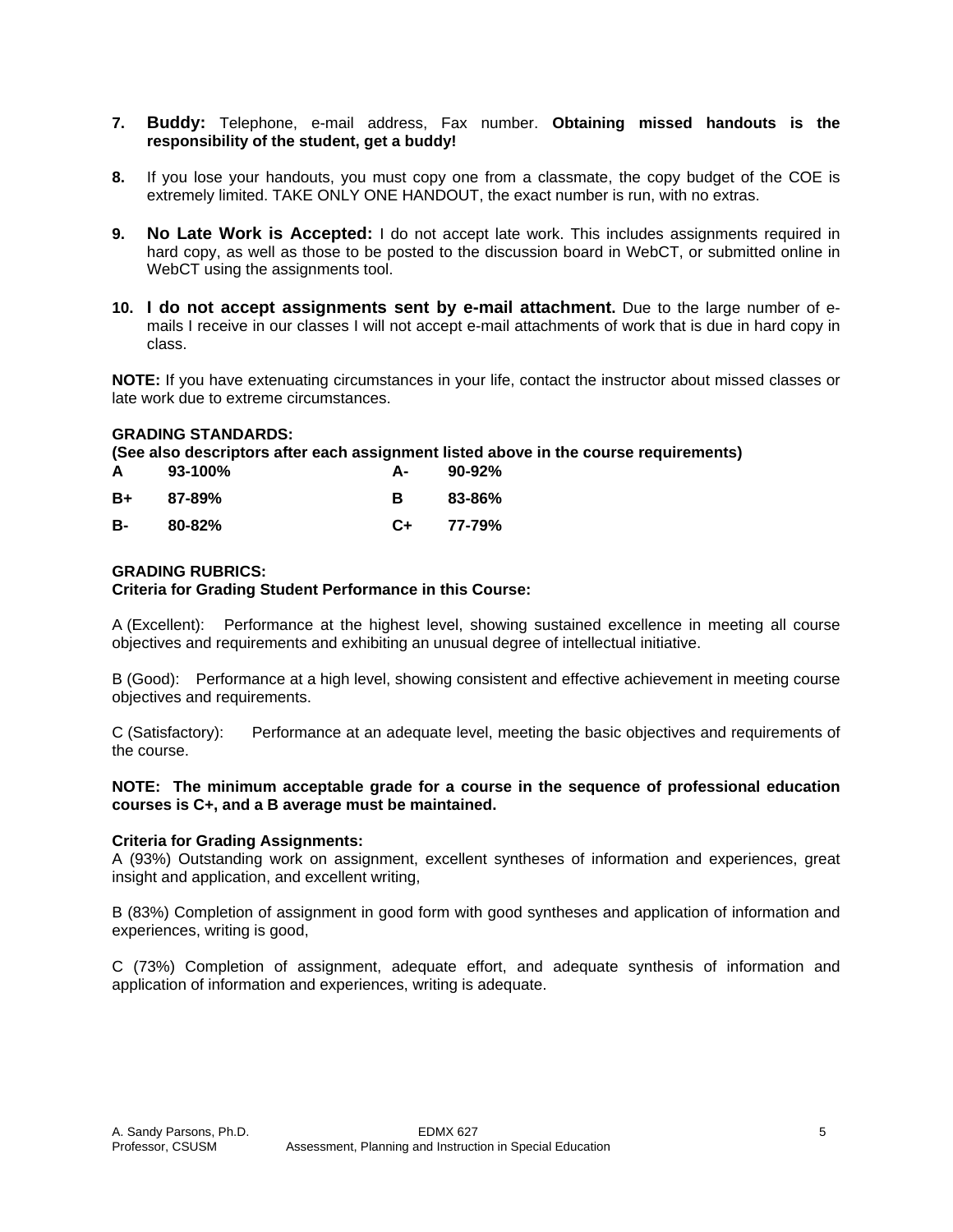### **COURSE REQUIREMENTS:**

#### **Please note the College of Education Attendance policy stated on the first page of this syllabus.**

The CSUSM College of Education, which has an attendance policy that mandates a minimum attendance of 80% of class sessions, requires these guidelines. Please inform your instructors in advance of any extenuating attendance circumstances.

# **Participation (10 point maximum per class X 12 Face-to-Face classes =120 points)**

Regular, punctual attendance it is critical and expected in the teaching profession. Because this class is participatory in nature, the experiences and discussions are difficult to recreate. Additionally, it is important that each class member have the opportunity to exhibit collaborative teaming and participatory behavior. To reinforce our commitment to developing interpersonal skills, students are expected to arrive on time; return from break on time; stay for all of the class; and fully participate and cooperate with classmates, instructors, and guests. A class participant who arrives late, departs early, or engages a "non-collaborative" behavior will receive less than the maximum points for that given class

#### **Criteria for Grading Participation**:

Participation points will be assigned on the following criteria: professional behavior and interactions with the professor and class mates at all times, collaborative cooperation in all labs, classes, and group assignments; enthusiasm for the content and activities; respect for the speakers; patience and flexibility with the technology; appropriate use of the lab, hardware and software. Respect for the lab environment and equipment, e.g. absolutely not food or drink in the lab.

#### **All University Writing Requirement**

Every course at the university must have a writing requirement of at least 2500 words. This requirement is met via the WebCT discussion board requirement, the full case study assignment and the moderatesevere field work report.

#### **CSUSM Academic Honesty Policy**

"Students will be expected to adhere to standards of academic honesty and integrity, as outlined in the Student Academic Honesty Policy. All written work and oral assignments must be original work. All ideas/materials that are borrowed from other sources must have appropriate references to the original sources. Any quoted material should give credit to the source and be punctuated with quotation marks.

Students are responsible for honest completion of their work including examinations. There will be no tolerance for infractions. If you believe there has been an infraction by someone in the class, please bring it to the instructor's attention. The instructor reserves the right to discipline any student for academic dishonesty in accordance with the general rules and regulations of the university. Disciplinary action may include the lowering of grades and/or the assignment of a failing grade for an exam, assignment, or the class as a whole."

#### **ASSIGNMENT DESCRIPTIONS:**

#### **Ecological Design/map (10) and reflective paper (20): (individual, 30 points total)**.

 We will learn about Bronfenbrenner's work on systems theory of development across the life span and understanding children/learner behaviors. During this process each student will create an individual eco map (a small square of poster board) of their own to contribute to a class quilt. Examples of past cohort quilts will be shared. This is an individual creative assignment. You will write a two-three page paper explaining your eco map and share your quilt square in class. This provides an introduction to an example of a more authentic assessment procedure.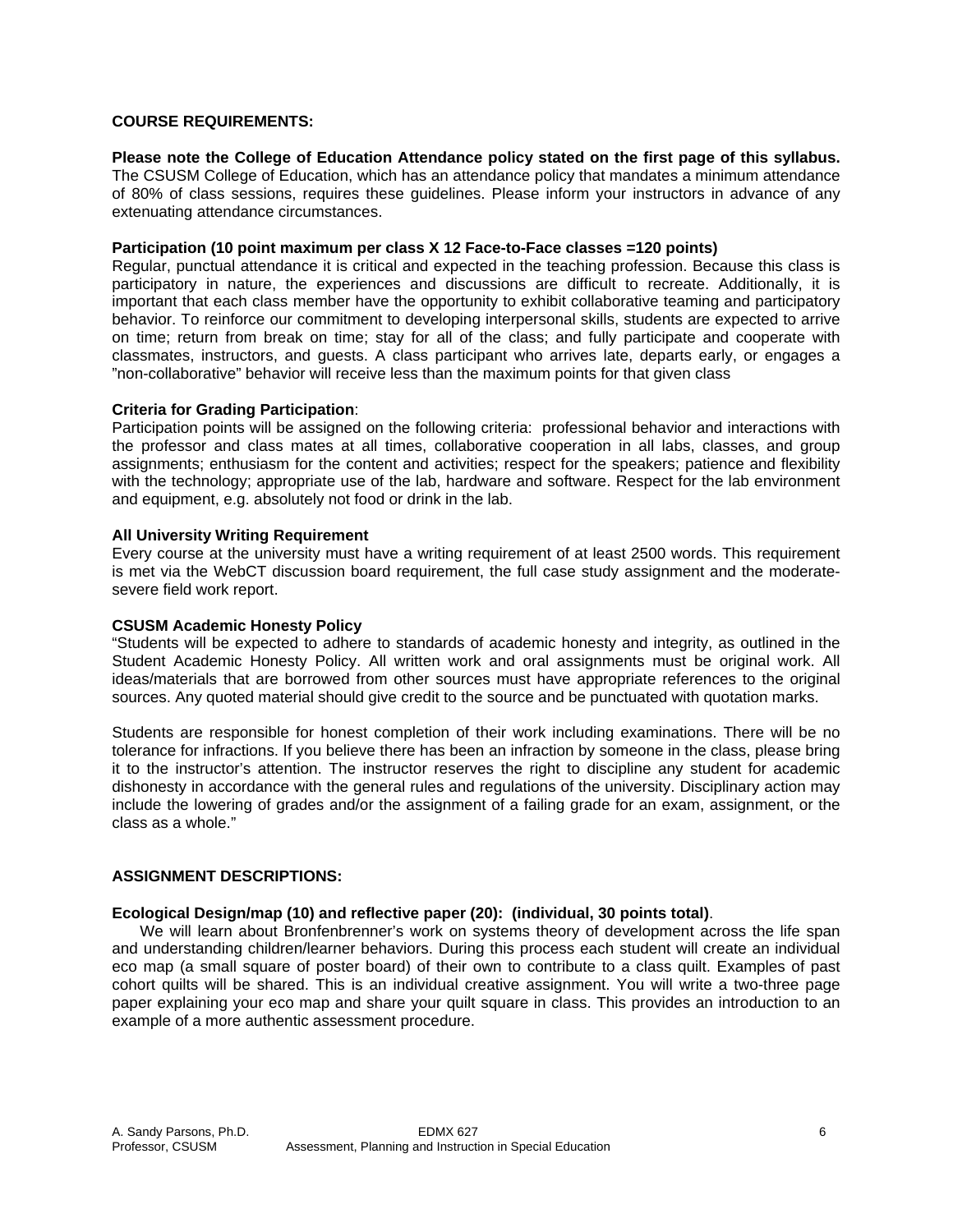#### **Practice Administration of the Woodcock Johnson III: (individual, 25 points)**

 Requirement is to practice administering the WJIII to a family member or friend outside of class**. This may not be done on a child in special ed in the schools as districts do not like practice assessment to be done as the children are already tested so often.** The written report format is attached to the syllabus.

#### **Instrument review and Instrument Faire: (individual, 30 points)**

 Grade is based upon the quality of Instrument Review with copies to share in class (20) Participation in the Instrument Faire is required (10 points, no make-ups, no points if you do not bring instrument/handouts the night of the faire).

Each student will review an instrument and write a guide for use and interpretation. We will have an instrument fair. The student must find a **commercially available instrument** to share in class. A sign up list for the instruments will be provided early in the semester. The night of the Instrument Faire, we will have presentations on the instruments, compiles all handouts. There will be no make-ups for missing this class.

# **Curriculum Planning (in class group work: 20 points, make-ups will not receive full points)**

 You will receive information on how to adapt core curriculum so that it remains parallel with rather than divergent from the state frameworks and district curricula. This assignment will involve examination of a content area in the state standards based curriculum with activities and materials for the general education classroom.

#### **Rubrics Design: (in class group work: 20 points, make-ups will not receive full points)**

 Rubrics provide one important of teacher designed assessment, and more authentic assessment techniques for evaluating student work. We will do this assignment in class. Attendance is required for full points.

# **Moderate-Severe Field Work and Reflection: (individual, 50 points)**

 Field work: visitation in a class providing services to student with moderate – severe disabilities for 3 – 6 hours. The format for writing up the field work is provided. If you currently work in a moderate-severe setting, then you may get approval from Dr. parsons to use a mild-moderate setting.

#### **Assessment Case Study (individual, 120 points)**

#### **Includes: Observation for Assessment, Individual Assessment Case Study write up, IEP Preparation Plan, and completed Special Factors Form. University risk forms and parent permission forms are also required.**

 Each participant will select a learner in his or her classroom to study. This learner must be a child who is eligible for special education or who is being referred for an initial assessment for consideration for special education services. You will provide background information based upon observations, administer three (if possible) formal assessments, provide student work samples, and interview the parents/guardians (as allowed), and interview the child's teacher. This assignment includes an observation for assessment, the case write up, and a Preparation for the IEP Meeting Plan with completed Special Factors Form for the child assessed. A format for this assignment will be handed out in class. **Do not begin this case study work until you have received approval from Dr. Parsons for your assessment and case study plan**. **All information is kept strictly confidential, use a pseudonym, you must have parental permission before beginning this case study.** 

#### **WebCT assignments: 130 points**

 This course is web enhanced. No late postings will be accepted. There will be four WebCT sessions (100 points), two of these class sessions will be completely on line, and we will not be face to face on those nights. Check your course schedule for these dates. Your course reflection (30 points) will be submitted via WebCT using the assignments tool.

# Assignments **Points**

A. Sandy Parsons, Ph.D. **EDMX 627** EDMX 627<br>Professor, CSUSM **Resolution** Assessment, Planning and Instruction in Special Education Assessment, Planning and Instruction in Special Education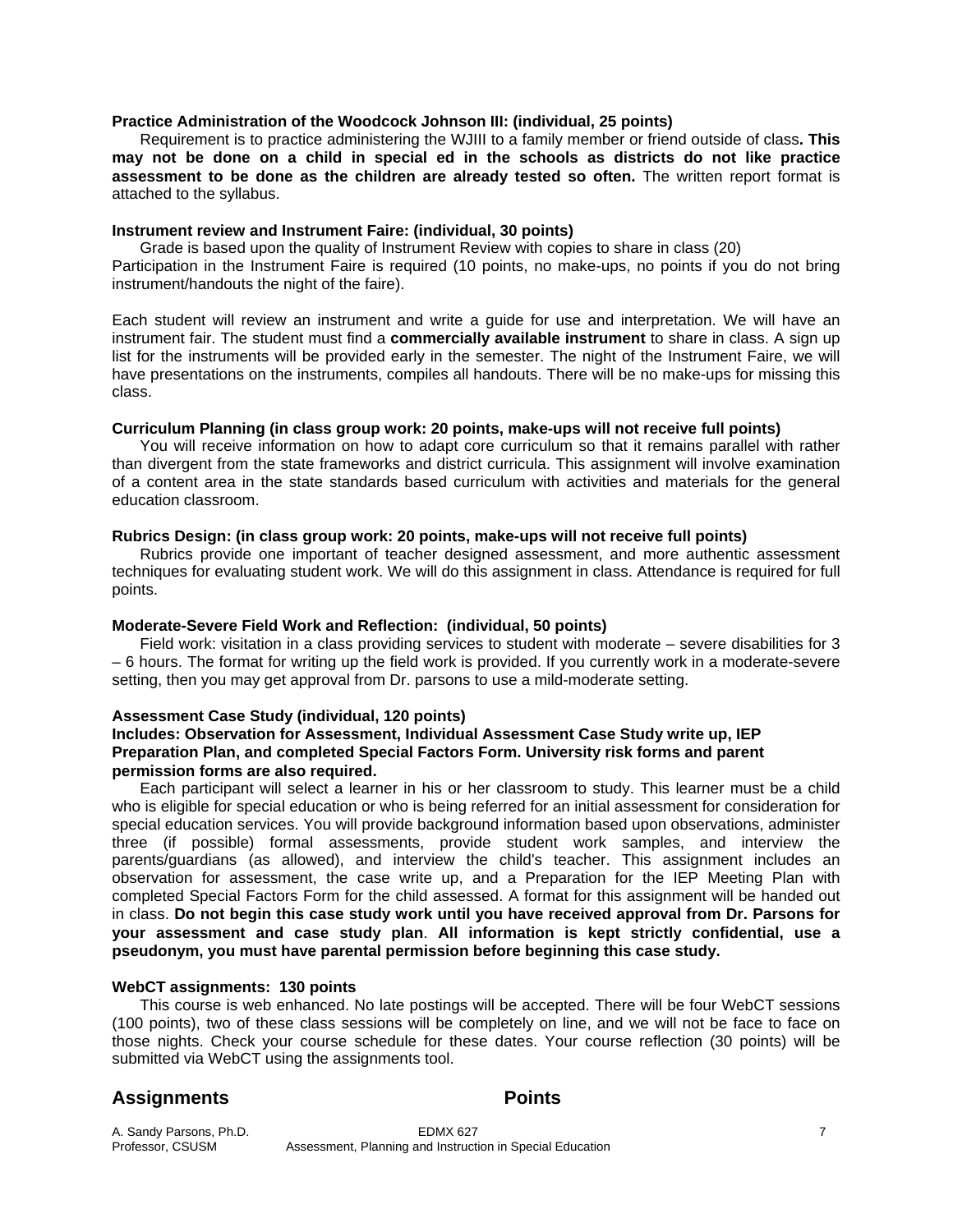| Participation (10 X 13 *F to F sessions)                                                                                                                                                 |           |
|------------------------------------------------------------------------------------------------------------------------------------------------------------------------------------------|-----------|
| <b>Eco Map for Class Quilt with report</b>                                                                                                                                               | 30        |
| <b>Practice Administration of WJIII</b>                                                                                                                                                  | 25        |
| <b>Instrument review and Share Fair</b><br>Review Paper with copies to share (20)<br>Attendance and sharing at Faire (10)<br>You must bring the instrument and<br>the handouts to class! | 30        |
| <b>Curriculum Planning (in class)</b>                                                                                                                                                    | 20        |
| <b>Rubrics Workshop (in class)</b>                                                                                                                                                       |           |
| <b>Moderate-Severe Field Work &amp; Reflection</b>                                                                                                                                       | 50        |
| <b>Assessment Case Study:</b>                                                                                                                                                            | 120       |
| Observation for Assessment 25<br>Case Report 40<br><b>IEP Preparation 25</b><br>Special Factors Form 15<br>Permission form from parent 15                                                |           |
| <b>Web Based Components of the Course</b><br>Discussion Board four WebCT sessions 100<br>Note: two of these will take the place of<br>Face to Face meetings, check the schedule!         |           |
| Course Reflection<br>TOTAL:                                                                                                                                                              | 30<br>555 |

**\*F to F = Face to face on campus** 

**15 class meetings including two online)**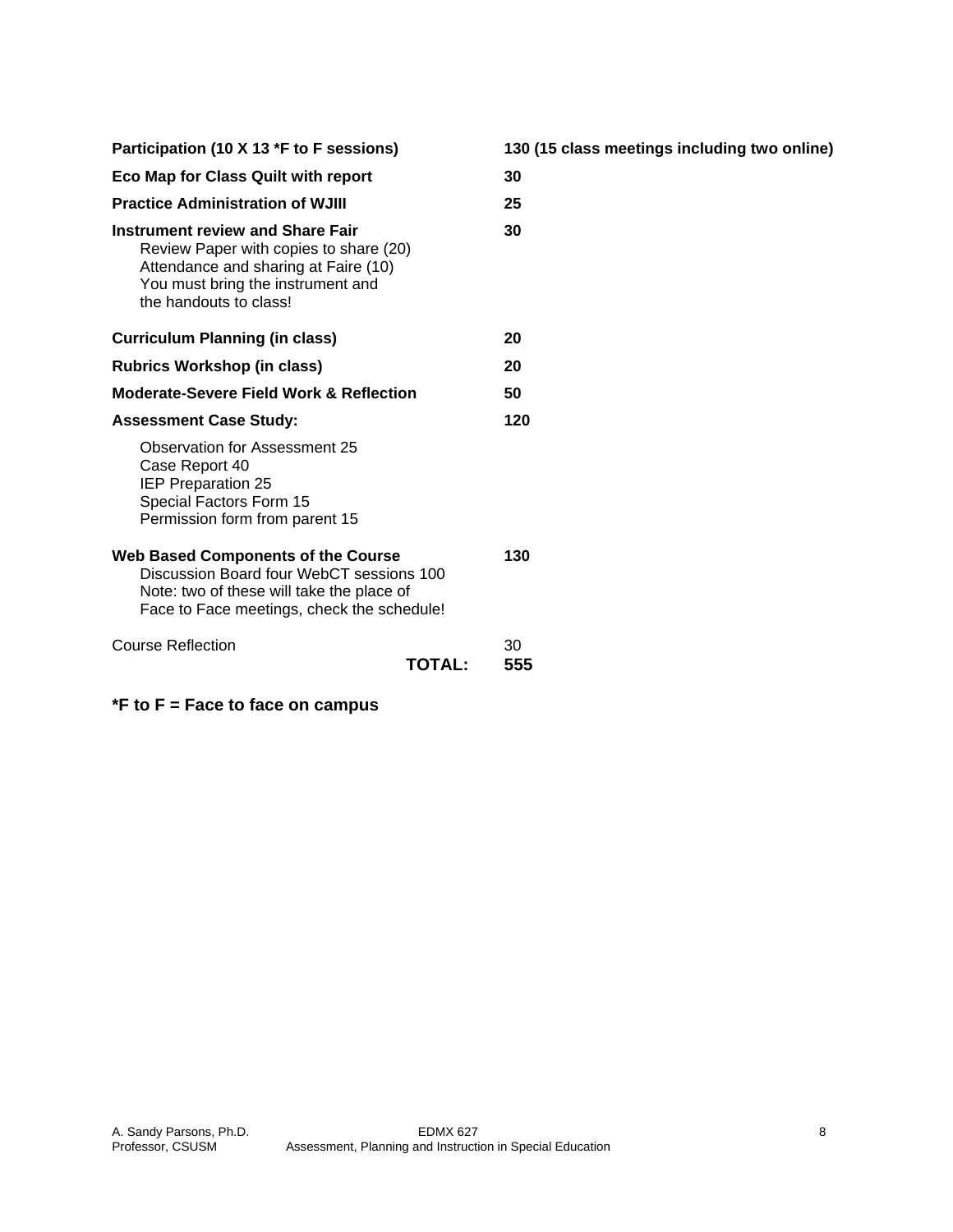# **Course Meeting Schedule EDMX 627**

# **The schedule of topics and assignment due dates will be handed out the first night of class.**

#### **Purchase your text book before the first night of class and bring it to class with you:**

Cohen, L. G., & Spenciner, L.J., (2002). *Assessment of children and youth, second edition*. New York: Longman. This is available in the Cal State San Marcos bookstore.

#### **WebCT portion of EDMX 627.**

This course will be web enhanced. You will be able to access the course on the first day of class if you are registered and have paid your fees. Be sure to log into the course to check the Home Page (which I use as a message board) and your course mail for messages. You may begin your work by posting your introduction! Two of the four WebCT sessions will replace face to face class meetings, you will not come to campus. The other two will be in addition to and in preparation for face to face meetings on campus. CHECK YOUR COURSE SCHEDULE CAREFUYLLY!

**Bound Reader for EDMX 627:** the reader will not be ready until the first week of class. I will send out a course mail, and post a note on the course Home Page when it is ready. Check the Home Page and your Course Mail for messages at least weekly throughout this course.

The Bound Reader is: Parsons, S. and Mudd, B. (2005**)** EDMX 627: Assessment, Planning and Instruction.

The Bound Reader, when ready, will be available at Copy Serve in San Marcos. (760) 599-9923 **Directions to Copy Serve:** 

Copy Serve, 754 South Rancho Santa Fe Blvd in the shopping center where Citi Bank is located. Enter the first driveway off San Marcos Blvd. just west of Rancho Santa Fe Rd. and the Citibank, turn right in this drive and make an immediate left. The store faces San Marcos Blvd.